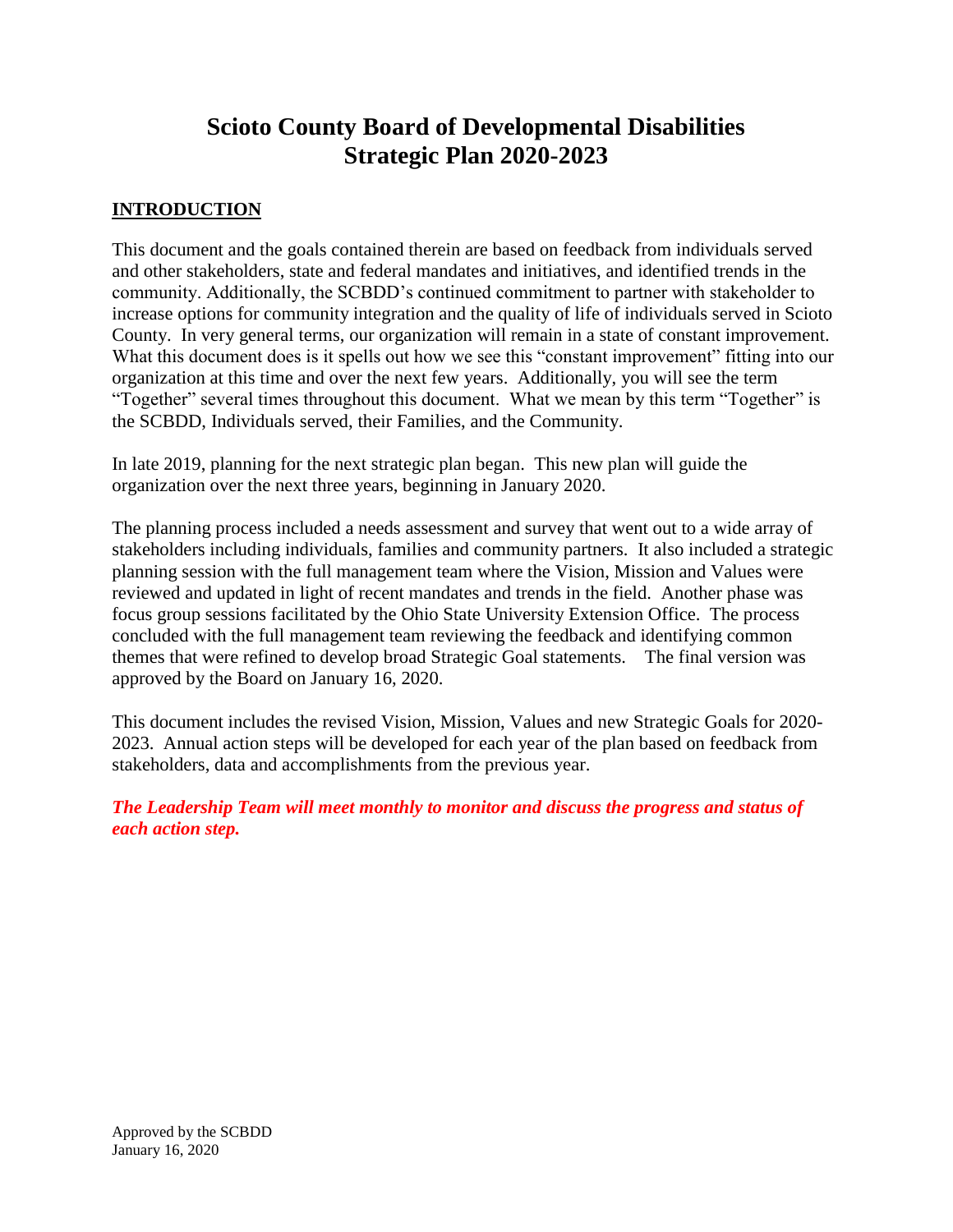## **MISSION, VISION & VALUES**

Mission: Together, we build meaningful lives.

Vision: Individuals with developmental disabilities will be supported in maximizing their potential and accessing community opportunities.

### Values:

- ✓ Efficiency
- ✓ Partnership
- ✓ Quality
- $\checkmark$  Choice
- ✓ Transparency

### **AGENCY GOALS**

Goal 1: Educate individuals, stakeholders, and the community about the role of the County Board and its responsibility in helping individuals receive quality services, and **increase the number of individuals employed in the community.**

Goal 2: Be creative and transparent in allocating funds and resources to maintain long-term sustainability and respond to the ever-changing needs of our community. **By allocating waivers to individuals, we will reduce the number of individuals on the waiting lists**

Goal 3: Encourage collaborations with community partners and the development and on-going support of provider services so individuals have quality options for inclusion in the community, **in the most integrated setting appropriate to the needs of individuals. Recruiting providers and meeting with new providers within 60 days of being chosen as a provider.** 

Goal 4: Partner with local school districts and families to assist school-age youth live, learn, work, and fully participate in their communities.

Goal 5: Promote and support self-advocacy efforts so individuals have a platform to give input into local, regional and state policy decisions.